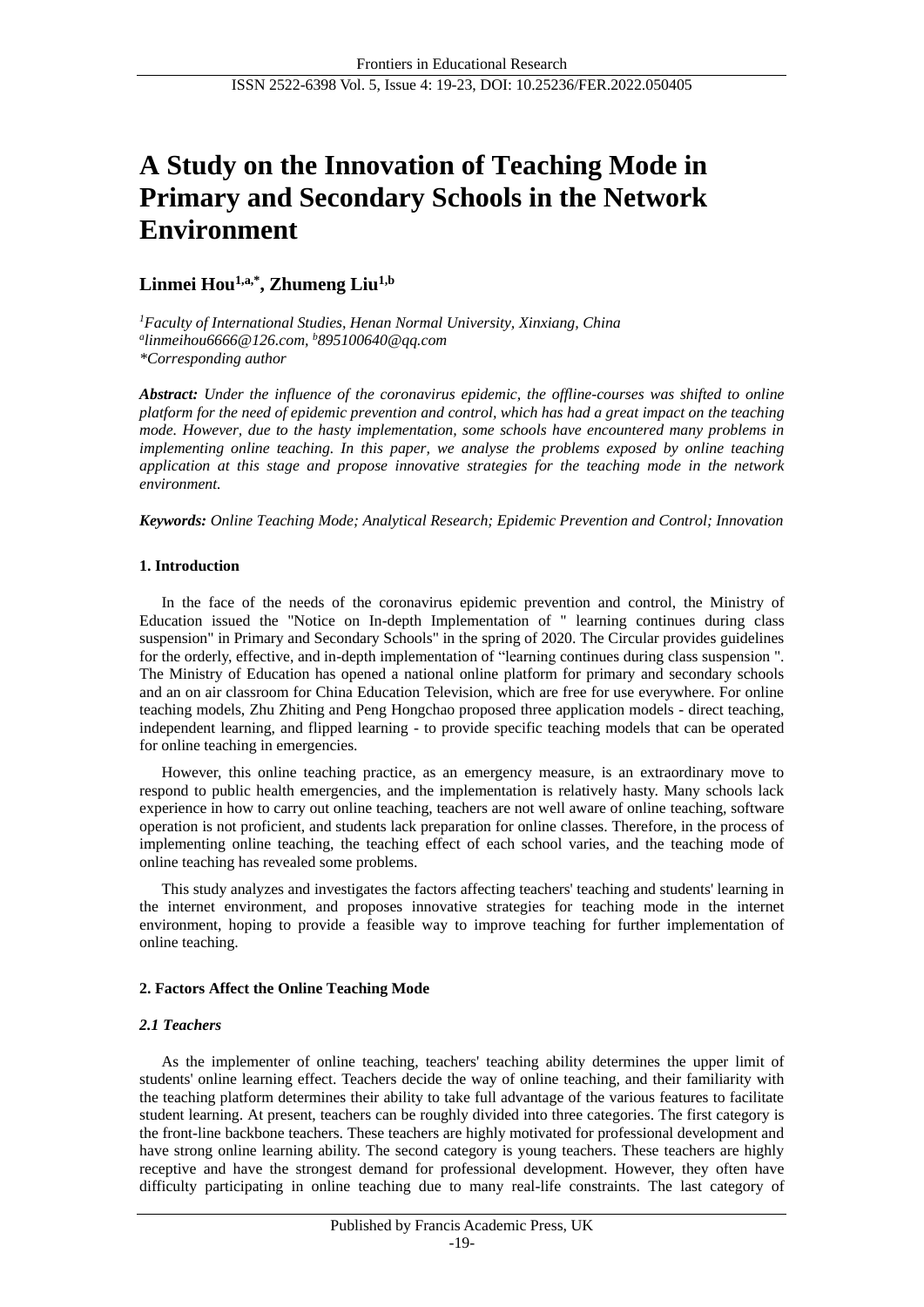teachers are those who are burned out and those who are not interested in online teaching. These teachers are reluctant to teach online because believe that online teaching is less effective compared with face-to-face teaching mode. Faced with the great change of teaching mode during the epidemic, teachers are the most important factor affecting the teaching mode in the network environment, and their instructional design ability, information technology ability and teaching ability base will affect the success or failure of online teaching. Therefore, different types of teachers must deal with the change of teaching mode in order to carry out their teaching tasks during the "school closure" period.

#### *2.2 Students*

Students are the subjects of learning. Therefore their learning status influences the shape of the teaching model. During the epidemic, students' learning style changed from traditional offline learning to online learning. Online learning requires learners to actively interact with digital learning content to accomplish set learning goals, and it requires high self-directed learning ability. It means students' self-directed learning ability strongly influences the effectiveness of online learning. Self-directed learning ability include self-management, self-monitoring, and self-evaluation. Because students have vastly different personality traits, motivation, and study habits, so their self-directed learning ability varies greatly. As a result, the learning results are quite different from person to person. At the same time, online learning is also influenced by the home environment. Some parents are able to create a positive learning environment for their students and to monitor and motivate them. Students who have a good learning environment are usually able to perform well in the online learning process. However, some parents do not have the ability to effectively supervise their students, which leads to some students studying at home without the atmosphere of school learning and thus not being able to study effectively online.

#### *2.3 Schools*

Schools are responsible for organizing teachers to teach online, organizing students to learn online, providing a standardized online teaching platform, and it is the organization and manager of online teaching. Schools need to make their own work plans and related systems according to their own current situation and based on their understanding of the teaching tasks and requirements of the education administration. Schools should prepare adequate plans and conduct rehearsals in advance. Schools need to encourage teachers to conduct internet-based teaching and research to improve their online teaching skills. The school is also responsible for evaluating students' learning and teachers' teaching in school. Besides, compared with offline teaching, online teaching accumulates a huge amount of data on student learning and teacher teaching. Making full use of this data can provide data support for teachers' online teaching mode improvement. Therefore, the school's understanding of online education determines whether online education can form a systematic operation specification and implementation system. During the epidemic period, schools must face the transformation of the education model in the Internet environment, and the necessity and urgency of transforming education evaluation and education management in schools becomes more and more obvious.

#### *2.4. Hardware and Software Preparation*

In terms of software, online teaching requires an appropriate platform. This is the most basic tool for online teaching. The features of online teaching platform can affect the teaching and learning process. For example, if a teaching platform lacks a classroom self-assessment function, the whole teaching process will lack process evaluation. Schools need to choose platform tools according to different teaching modes. In addition to live streaming, MOOC, SPOC, and instant messaging software, some schools also use supporting tools such as correction websites, online testing systems, and group editing software. During the epidemic, major web giants opened many free online platforms for schools to use.

In terms of hardware, the teacher's live streaming equipment directly determines the students' learning experience. The clarity of the camera and the effectiveness of the radio will determine how well the students communicate with the teacher. Good network conditions during online classes ensure that students are fully engaged in the teaching process.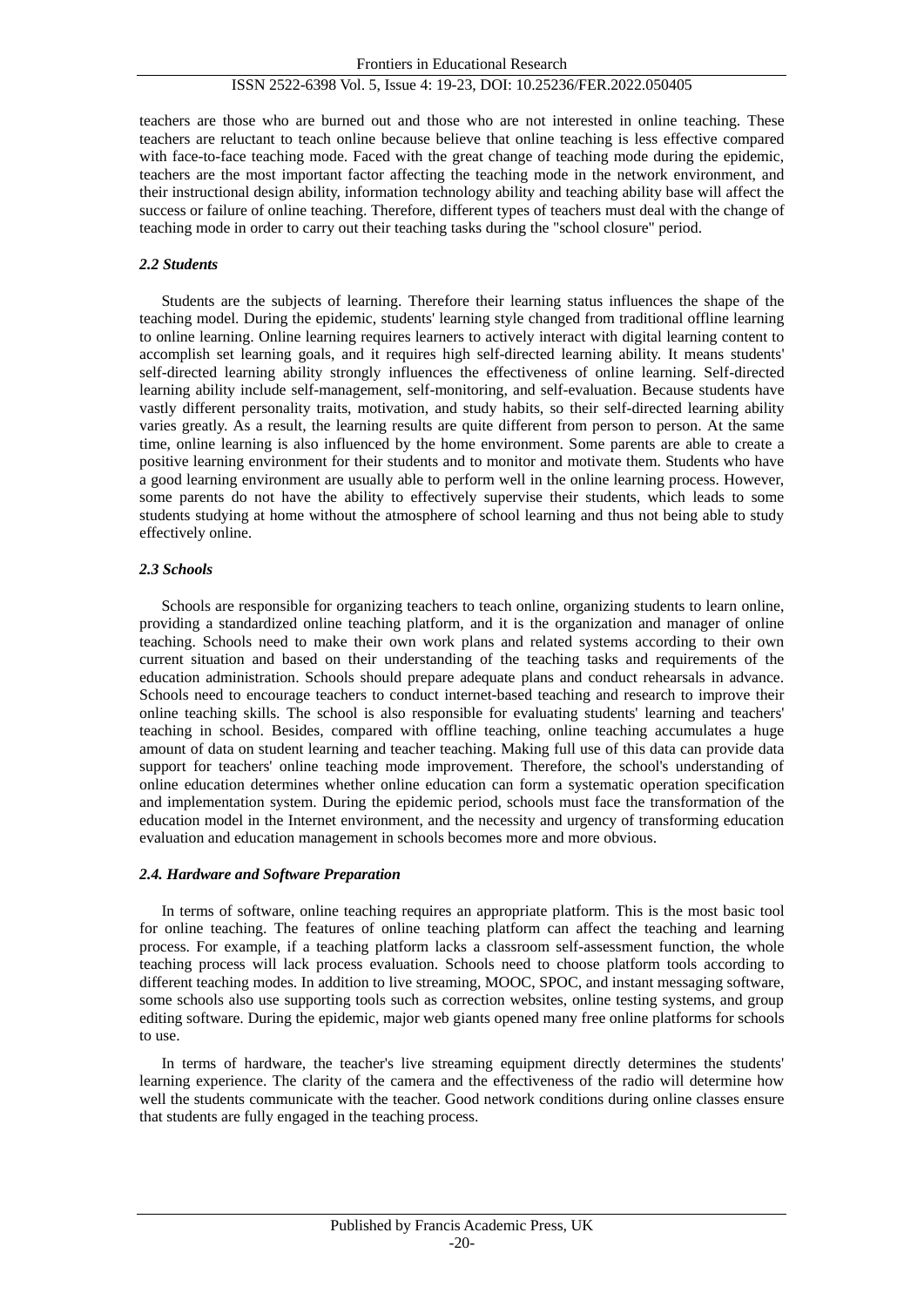#### **3. Problems of Teaching Mode in Network Environment**

#### *3.1 Teachers Use the Traditional Teaching Mode and do not Optimize the Teaching in the Network Environment*

Many teachers have adopted offline teaching for a long time, they are used to traditional teaching mode. Many of them lack experience in online teaching, and they just copy the offline teaching mode to online platform. However, teaching in the network environment is very different from offline teaching. Firstly, online teaching realizes teacher-student interaction through video , which requires teachers to be skilled in using online platforms, actively realize interaction and guide students to participate in teaching. Second, when teachers is in the network environment, it is not easy to observe students' reactions and classroom atmosphere, which requires teachers to put more effort into observing students' reactions. Offline teaching, on the other hand, allows teachers to adjust their teaching strategies directly through classroom observation in a timely manner. Therefore, directly transferring offline teaching mode to online platform will affect teaching effectiveness. In particular, teachers in burnout are old-fashioned and resistant to new teaching concepts and models. This leads to a lack of effective interaction when online teaching is carried out, which ultimately leads to inefficient online classroom teaching and poor learning results for students.

#### *3.2 Students are not Motivated to Participate and Teaching is not Effective*

Learning in the network environment lacks direct interactive means, and the learning process requires higher willingness of students to learn independently and strong learning motivation. Once the learning content does not arouse students' interest, students with low learning motivation will be distracted by other things and will not participate in teaching activities.

Due to the limitation of the platform, teachers can only observe students through videos, and the quality of students' videos varies, so teachers cannot easily observe students' learning status and cannot easily grasp the overall learning atmosphere. This determines that online teaching classroom observation is more difficult than offline teaching. On the other hand, because it is home learning, students are subjected to field-dependent students who lack the learning atmosphere of school and find it difficult to devote themselves to it. Some parents do not know how to guide and monitor their students' learning. The lack of parents' guiding ability in many families leads to the lack of effective supervision at home.

#### *3.3 Unscientific Feedback System for School Learning Evaluation*

Due to the impact of the coronavirus epidemic, online teaching was implemented in a hurry, and many schools have not yet established an appropriate learning evaluation system for online teaching. A scientific evaluation system needs to include formative evaluation, process evaluation and summative evaluation. The evaluation method of online teaching is mostly summative evaluation, lacking process evaluation which focuses on the teaching process. As a result, teachers lack control over students' mastery in the teaching process and students lack timely feedback from teachers to guide their own learning process.

#### *3.4 Lack of the Software and Hardware of Online Teaching, and the Online Teaching Experience is not Good.*

The nationwide implementation of online teaching during the epidemic was a big test for the various online teaching platforms. In the early days of online classes, the sudden increase in the number of teachers and students logging on to various online education platforms led to the platforms crashed and became unavailable. It shows that the server carrying capacity is insufficient. In the meanwhile, many schools lack the corresponding hardware and software facilities for online teaching, resulting in poor live streaming experience. Some economically underdeveloped areas and remote and poor areas have poor network environment and insufficient teaching platform resources for effective online teaching. Teachers are also unable to implement necessary teaching activities due to the lack of appropriate live streaming equipment. In particular, teachers who lack experience in online teaching need a lot of time to familiarize themselves with the online teaching platform and debug the equipment.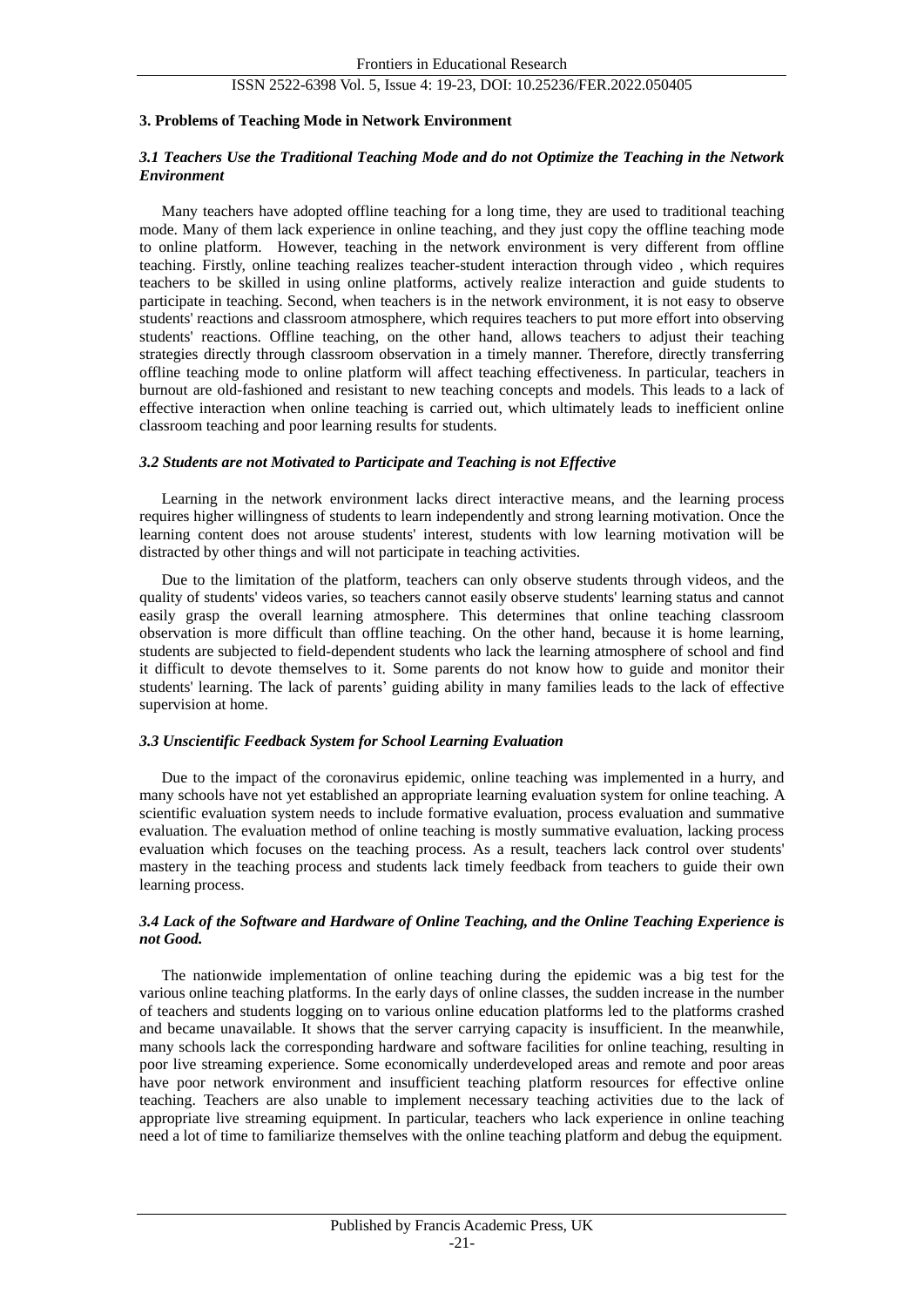#### **4. Innovative Strategies for Teaching Mode in Primary and Secondary Schools in the Network Environment**

The large-scale online teaching spawned by the coronavirus epidemic is a rehearsal of E-learning. It made preparation for the normalization of online teaching in the future. At the same time, the current round of online teaching has also exposed the necessity and urgency of teaching mode reform. The author believes that the innovation of teaching mode can be explored in the following directions.

#### *4.1 Change Traditional Teaching Ideas and Improve Teachers' Information Based-Teaching Ability*

Teaching in the network environment puts forward higher requirements for teachers' informatization teaching ability. When teachers teach online, it is necessary to consider the characteristics of online teaching, change the traditional classroom teaching habits, and skillfully use the functions of various teaching platforms. This requires teachers to keep up with the times and keep learning. Especially for senior teachers, they need to spend a lot of time on adapting to online teaching and need more time to use the teaching platform skillfully. Such teachers need to actively and continuously learn in order to adapt to the change of teaching mode.

Teaching in the network environment requires innovative theories to guide the teaching process. Teaching in the network environment not only needs to take into account the characteristics of students learning at home, but also use the interactive features of online teaching to change the previous teaching model, make full use of online resources, and redefine teaching objectives, teaching contents and teaching processes so as to ensure the effectiveness of online teaching. Therefore, schools should conduct timely IT competency training so that teachers can be proficient in the various functions of the online education platform used by schools. This will enable teachers to improve their online teaching mode by combining the platform's teaching functions. They can use online tools to interact with students and observe their classroom performance. In addition, schools can hold online teaching competitions for teachers to improve their online teaching skills through practice. Besides, teachers themselves should also build a positive learning attitude, be open to new things, change their teaching habits, and promote innovation in teaching mode.

#### *4.2 Use Live Skills to Enhance Online Teaching Interactivity*

Various live broadcasting industries need to output information to the audience and interact with them, and have accumulated a lot of practical experience and skills. Teaching activities also require a lot of information output and effective interaction, and their main features are not very different from those of various kinds of webcasts. Therefore, teachers conducting teaching activities in the network environment can summarize the experience and techniques of webcasts to promote interaction with students in teaching, so that each student has the opportunity to express and share his or her own views.

When teaching online, teachers should first be well prepared, adjust their equipment, and put together a good personal image. Pay attention to their language, gestures and facial expressions during the teaching process. This is important for focusing students' attention. In terms of interaction, teachers need to be creative in designing interactive topics in teaching and setting up various activities for students to actively participate in teaching activities. For example, brainstorming, interactive games, these activities can enhance students' sense of participation and make them fully engaged in teaching activities. Teachers should provide timely feedback to students' opinions and encourage them to speak up. The activity of expressing opinions can be effectively reinforced by receiving positive feedback. This is important for creating a classroom learning environment. Teachers should also make full use of video interaction to mobilize students' emotions and increase the fun of learning.

#### *4.3 Build a Whole Process Evaluation System*

In online teaching activities, the functions on the online teaching platform can be fully utilized for timely assessment and evaluation, thus realizing a multiple evaluation assessment method that combines process evaluation and summative evaluation. Through the online platform, class assignments, unit tests, and discussion forums can be counted so as to monitor students' participation in teaching. The online teaching platform enables teachers to count students' attendance and participation in classroom activities. This allows teachers to combine formative evaluation (online teaching participation, class assignments, class seminar participation), phase evaluation (unit tests) and summative evaluation (course test scores) to comprehensively record and examine students'